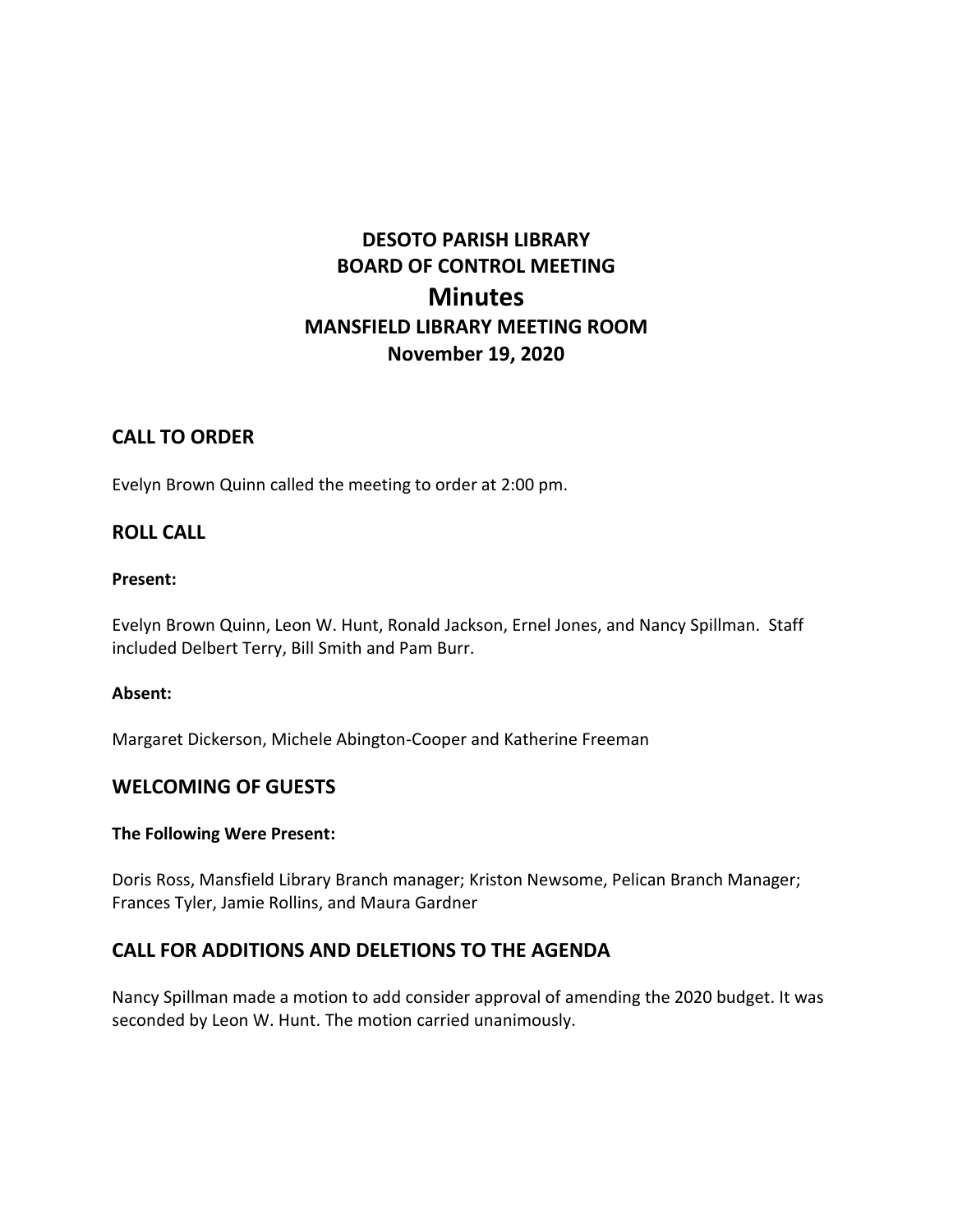# **APPROVAL OF MINUTES**

Leon W. Hunt moved to approve minutes for **August 22, 2019, Regular Board Meeting** as written, seconded Ron Jackson. The motion carried unanimously.

# **REPORT OF FINANCES**

### **1. Consider Approval of Expenditures from August 15, 2020 – November 06. 2020.**

Ron Jackson moved to approve expenditures, seconded by Ernel Jones. The motion carried unanimously.

### **2. Consider Approval of Amending the 2020 budget**

Nancy Spillman moved to amending the 2020 budget. It was seconded by Leon W. Hunt. The motion carried unanimously.

#### **3. Report from James Rollins, representative from Edward Jones**

No action taken.

## **NEW BUSINESS**

### **1. Maura Gardner of Dees, Gardner gave report of 2019 Audit**

No action taken.

### **2. Consider Approval for 2021 Budget Proposal**

Leon W. Hunt moved to approve the 2021 budget, seconded by Ernel Jones. The motion carried unanimously.

### **3. Consider Approval for 2021 Holiday Dates**

Motion made by Ron Jackson to approve 2021 Holiday dates, seconded by Nancy Spillman. The motion carried unanimously.

### **4. Consider Updating Leave of Absence Policy**

Motion made by Leon W. Hunt to update Leave of Absence Policy, seconded by Ernel Jones. The motion carried unanimously.